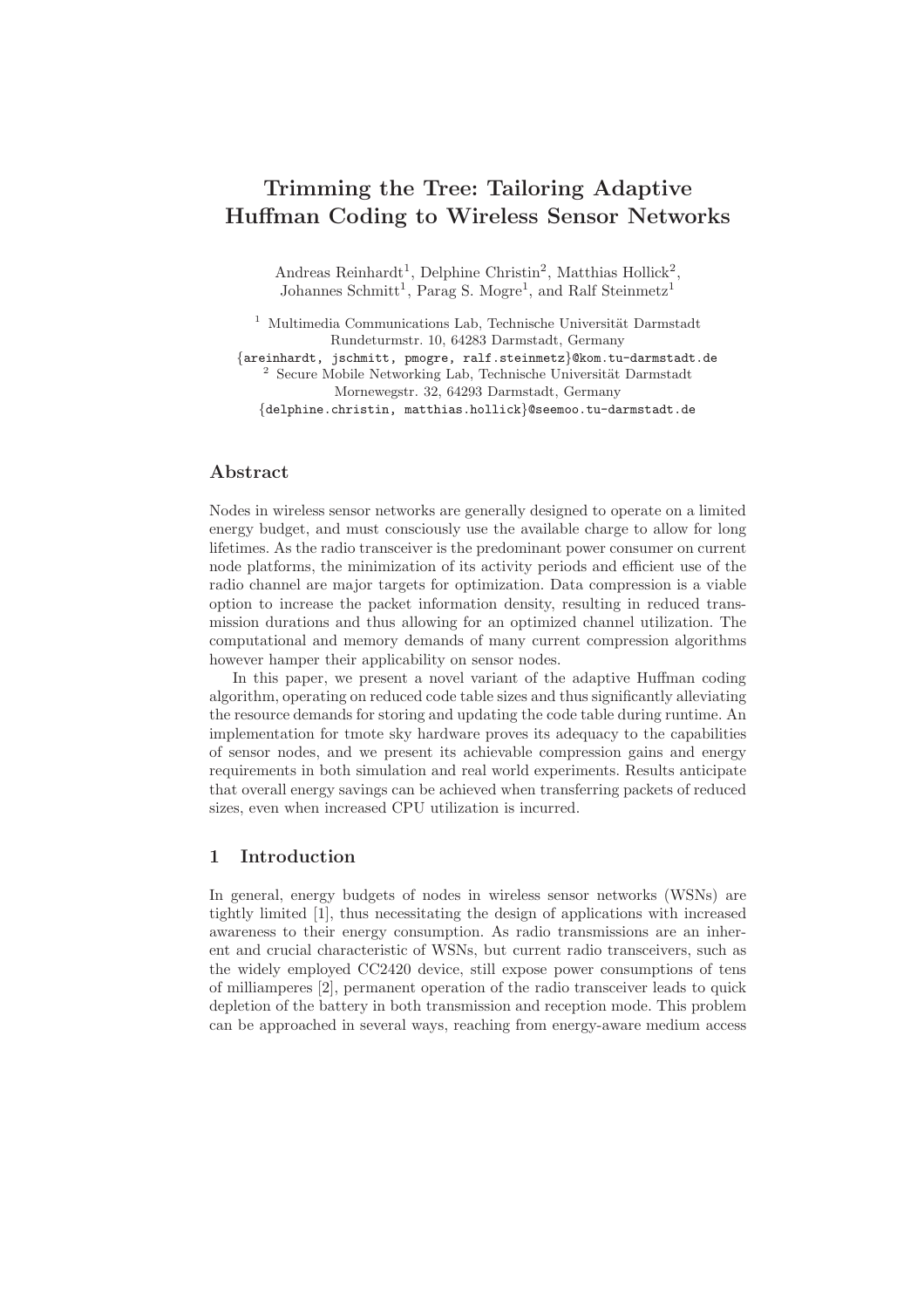control (MAC) protocols to highly application-specific means of data compression. In this paper, we focus on compressing packet payloads, targeting to reduce the transmission duration and thus the energy required to exchange data. We investigate the achievable energy savings while disregarding the influence of MAC protocols in our analysis, as reduced packet transmission durations always correspond to savings in transmission energy. The share of the overall radio energy consumption however depends on the selected MAC protocol and its features like duty cycling and low-power listening [3]. The presented solution is designed to remain compatible with both existing header compression schemes as well as energy-aware MAC protocols. In fact, our approach is even capable of compressing both packet payloads and headers.

While data processing and compression mechanisms specifically tailored to an application may provide optimal compression results, they require individual adaptation to sensor data and packet structures and thus place an additional load on the application developer. In contrast, generic data compression solutions, as known from desktop computers, often greatly exceed the capabilities and available resources of embedded sensing systems. In this paper, we pursue the strategy to adapt a generic compression algorithm to the capabilities of sensor nodes. The resulting generic and application-agnostic solution allows to compress data without necessitating additional programming efforts. Opposed to existing approaches, which buffer multiple packets of data prior to compression, our approach targets applications that rely on immediate transmissions; i.e. each packet is compressed individually prior to its transmission.

We focus on the adaptation of a lossless adaptive data compression algorithm, based on adaptive Huffman coding (AHC), where literals in the input sequence are replaced by binary codes with a length reciprocal to the frequency of their occurrence [4]. Our analysis of the existing adaptive Huffman coder implementation for WSNs by Guitton et al. in [5] however revealed that on a TelosB platform, more than 62% of both program Flash and RAM are consumed to maintain a single compressed unicast radio connection. Instantiating more than one connection has not been possible at all due to the memory requirement for storing the corresponding Huffman code table. We address this limitation by making use of Huffman code trees with a limited number of entries, greatly reducing computational and memory consumption at the possible cost of slightly degraded compression ratios. By comparing the achievable compression gains and energy requirements, we prove the applicability and benefits of the proposed approach considering the data-oriented characteristics of traffic in many deployments.

The contributions of this paper are as follows:

- 1. We analyze the characteristics of WSN traffic from different deployments and prove that compression gains can be achieved when only a subset of the contained symbols are encoded.
- 2. We present a modification to the adaptive Huffman coding algorithm, which operates on code trees with a limited number of elements.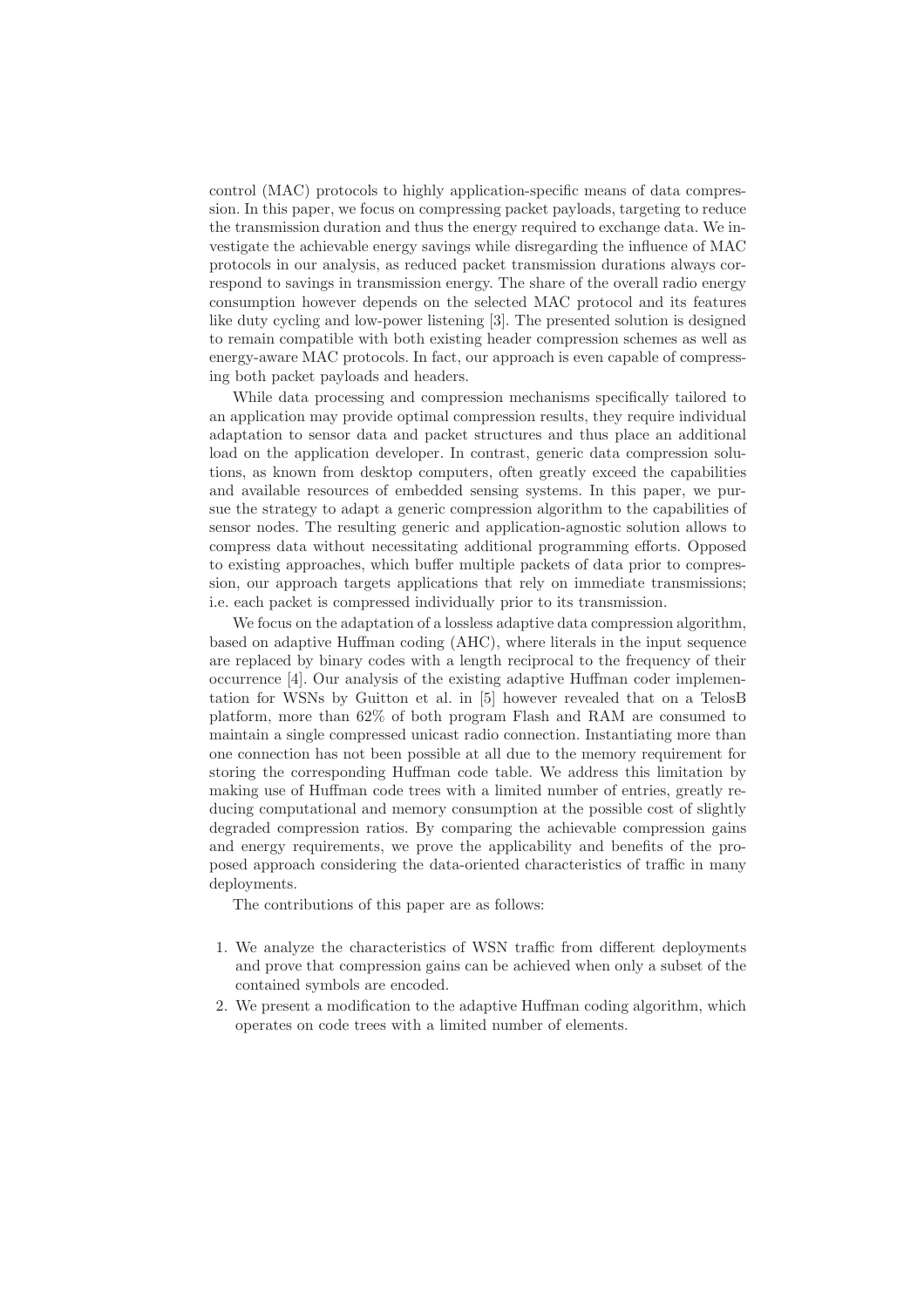3. We prove its adequacy to sensor networks through an evaluation of its compression gain and energy demand as well as its applicability on real hardware.

In a first step, we present existing approaches towards data compression in WSNs in Sec. 2. We describe selected data traces taken from real sensor network deployments and estimate their compression gain when encoding only a subset of symbols in Sec. 3. In Sec. 4, we present our modifications to the AHC algorithm. Simulation results for both compression gain and energy consumption are presented in Sec. 5, followed by the results from a real-world experiment. We conclude this paper in Sec. 6 and provide an outlook on prospective future work.

### 2 Related Work

Pottie and Kaiser have determined in [1] that the energy demand to transfer one kilobyte of data over a distance of one hundred meters in a WSN is the same as required for executing three million CPU instructions. Later, this observation was confirmed by Sadler and Martonosi, who determined that the one-hop transmission of a single byte consumes energy equivalent to performing several thousand instructions on an MSP430 microcontroller [6]. In the same work, the authors propose the RT-LZW (retransmission LZW) algorithm, which achieves compression gains up to a factor of 2.5x when operating on aggregated data blocks of 528 bytes each. It relies on retransmissions of lost packets to ensure that data required to construct the code dictionary is present at both parties, possibly resulting in energy expenses for these additional transmissions.

Guitton et al. have analyzed the applicability of adaptive data compression in WSNs in [5]. They have extended the AHC algorithm by fault-tolerant mechanisms, which groupwise acknowledge transfers of encoded data and adapt the dictionaries to the successfully received data only. They do however not measure achievable compression gains or the energy consumption of their algorithm. When packet structures can be statically defined prior to node deployment and some fields are known to remain constant or only change incrementally, the EasiPC packet compression scheme by Ju and Cui [7] can also be used to transmit changed fields only.

In [8], Tsiftes et al. have focussed on compressing firmware updates that are transferred over the radio, and designed the SBZIP algorithm, a derivative of BZIP2, adapted to the requirements present in sensor networks. However, the implementation of SBZIP on sensor nodes does not target to compress applicationgenerated data, but is instead used to decompress application code updates. Chou et al. present means to reduce an overall network's energy consumption by exploiting the Slepian-Wolf coding theorem in a low-complexity implementation in [9]. Hereby, no inter-node communication overhead is required as long as the correlation between the data is known. Targeting to reduce the overall number of packet transmissions, the approach is orthogonal to our concept of reducing the sizes of packets and can be used supplementary.

In [10], we have presented the Squeeze.KOM compression layer as an architectural element for sensor network nodes. Using a differential coding module,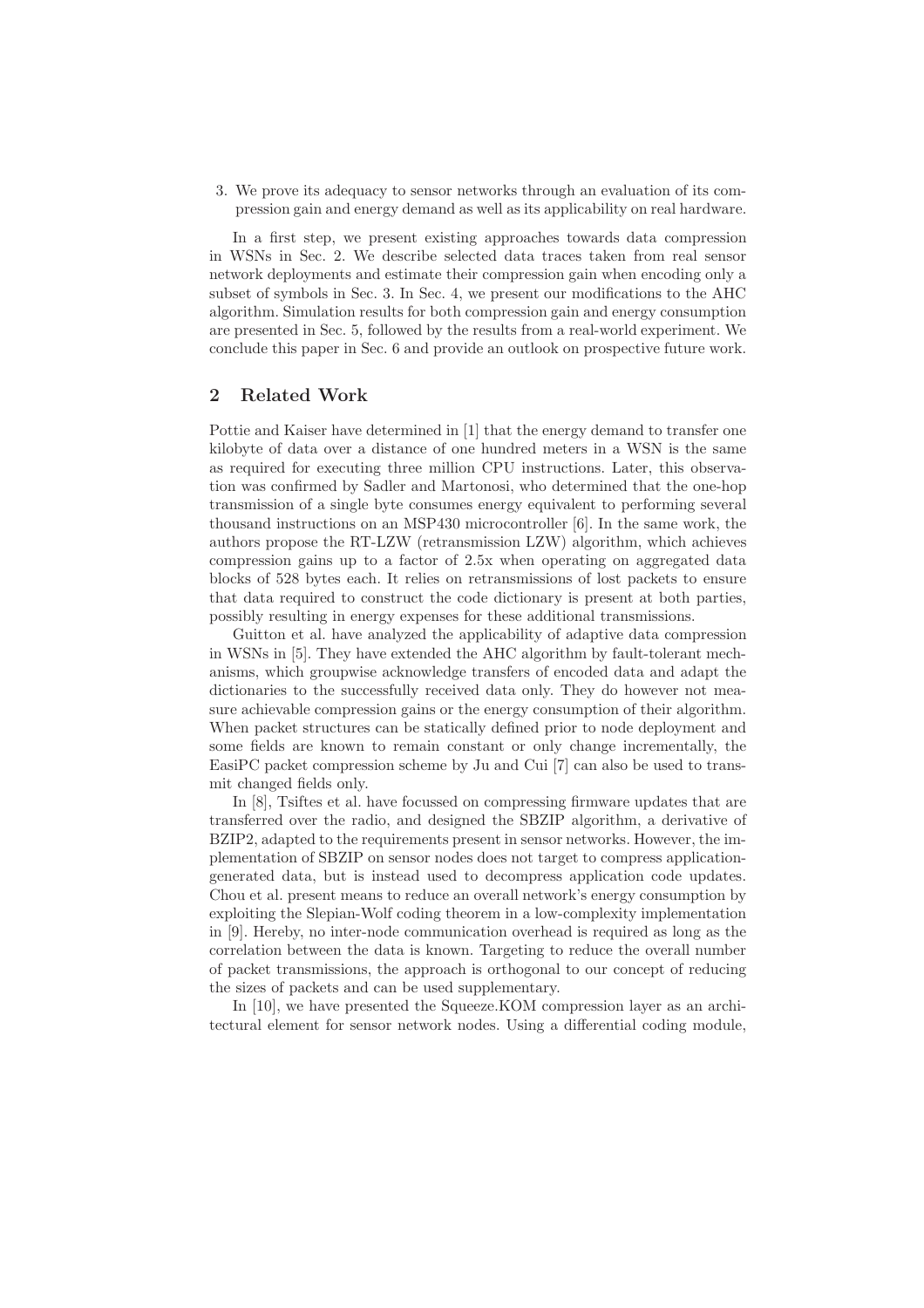compression gains of up to 35% can be achieved at low computational cost and overall energy savings. Additionally, we have presented a feasibility study of data compression on WSN nodes in [11]. Focused on the energy gains of applicationspecific compression means for a wearable sensor, we have determined overall platform energy savings of up to 5% in a realistic application setting.

We are however not aware of any previous work that discusses the energy efficiency of adaptive compression algorithms in detail while providing an extensive analysis of their applicability on current WSN hardware.

# 3 Analyzing the Traffic in Existing Sensor Networks

In the last decade, a variety of WSNs have been deployed in a wide range of scenarios, including wildlife surveillance [12, 13], object tracking [14], or environmental monitoring [15]. In most of the WSN deployments, network traffic follows a convergecast scheme; all data is routed out of the network using a collection tree or equivalent means, rooted at one or more sinks [16]. Especially when the packet payload is comprised of environmental data, transfers often take place at a regular interval. Timely message delivery is not essential in such scenarios, but the loss of a series of packets is often interpreted as a node failure, hence regular successful transmissions are essential to determine the state of the network.

For our analysis, we have considered four exemplary data sets from existing WSN deployments: PermaSense [15], Glacsweb [17], and two series taken from the Porcupines [18]. For PermaSense, we have used 19,730 packets of 30 byte payload each transmitted by node 2036 from 15 November to 15 December  $2008$ , taken from the project website<sup>3</sup>. From the Glacsweb deployment, we have used all 523 available packets of 52 byte payload, and in case of the Porcupines, we have selected two representative phases of 2.203 packets of 42 bytes each, where the first one was recorded during wearer activity (termed *activity phase*) and the second one when the wearer was asleep *(sleep phase)*. While the two former data sets are physical measurements from sensors deployed for environmental monitoring, with readings changing smoothly over time, the latter are taken from motion sensors attached to a human and thus reflect both phases of sudden motions and steadiness. Representative excerpts of the four data sets are plotted in Fig. 1 for reference. It should be noted at this point that only five different symbols are present in the entire data stream in the Porcupine sleep phase, whereas the active Porcupine data set is composed of 89 different values. Glacsweb makes use of 185 different symbols, and PermaSense spans the entire input symbol range of 256 values.

To attain an estimate for the compressibility of the data sets, we show the analysis of their symbol distributions in Fig. 2, showing that the occurrence frequencies of the used symbols are not distributed evenly over the data set. In contrast, the data sets rather expose a number of subset of symbols with significantly greater occurrence numbers. The cumulative distribution function

 $3$  http://tik42x.ee.ethz.ch:22001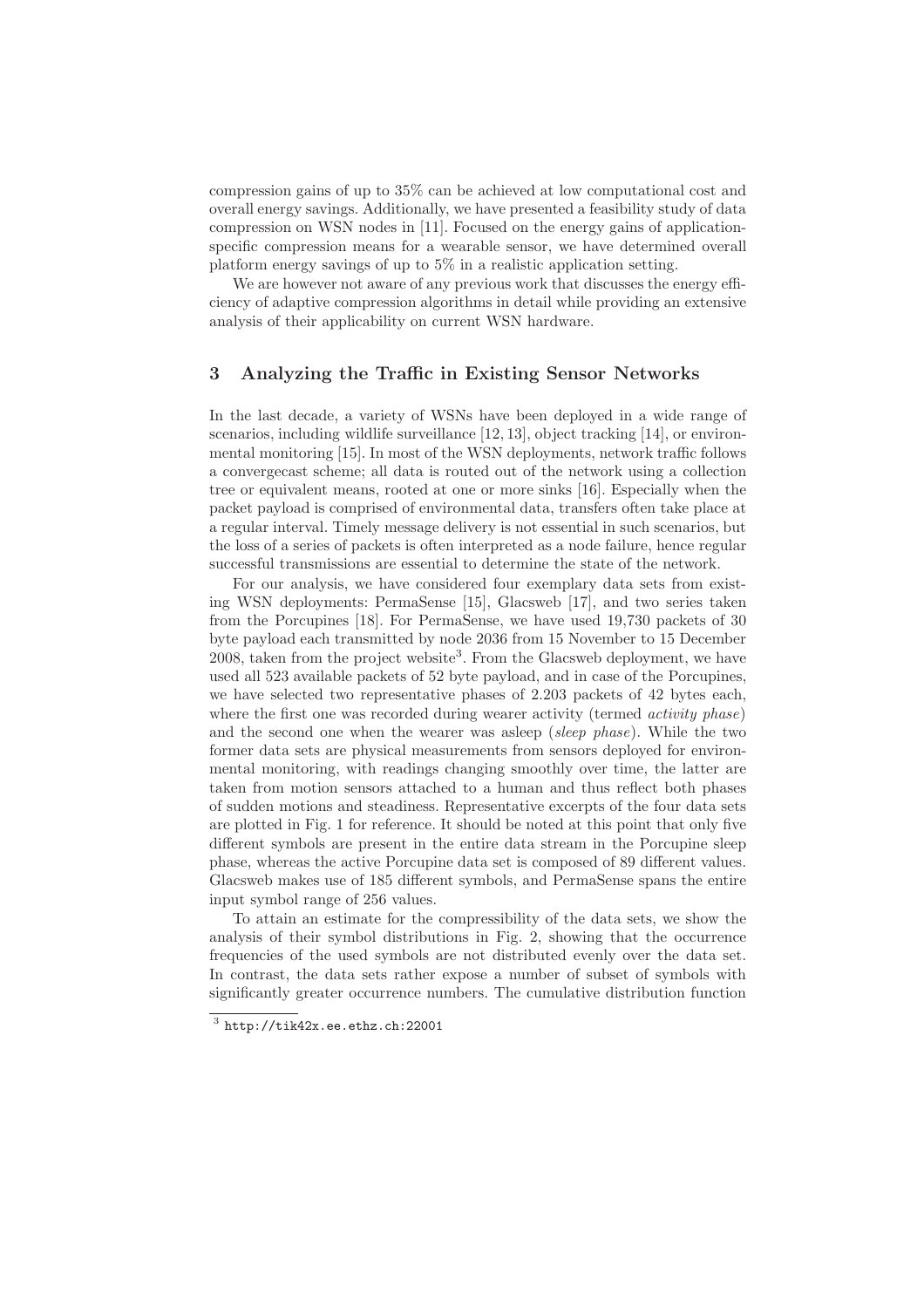

Fig. 1. Representative excerpts of the used data sets

of the symbols, which is also shown in the figure, also indicates that only a fraction of the contained symbols show frequent occurrences, while the remaining symbols have almost negligible occurrence numbers.

### 3.1 Huffman Coding Revisited

The foundation of Huffman coding is the assignment of codes to input symbols, with their length being reciprocal to their occurrence frequency within the input stream. In static Huffman coding [19], the input sequence is analyzed prior to encoding, and occurrence frequencies of all contained symbols are determined. On completion of this process, a tree is constructed, containing mappings for all input symbols to their corresponding Huffman code. This tree must be sent to the receiver before the actual data is transmitted to ensure both parties operate on the same dictionary. This represents additional overhead, which is however generally encountered by a near-optimal adaptation to the input sequence. The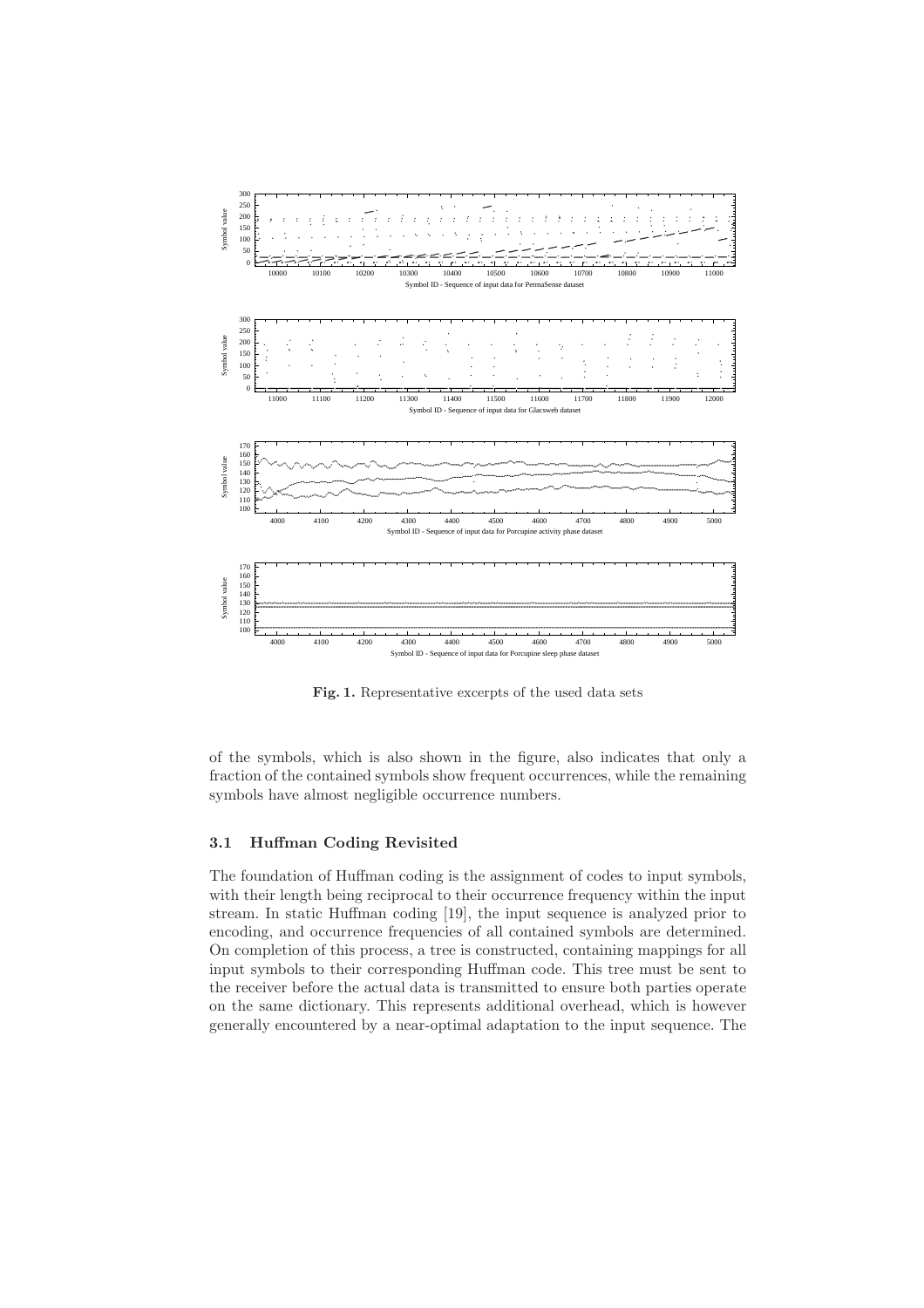

Fig. 2. Symbol distributions for the used data sets

major drawback when using static Huffman coding is the required full knowledge of the data, which strongly limits its applicability in sensor networks, where sensor readings become available periodically. In such case, the algorithm needs to operate on individual packets, and thus transmit the code table in each of them.

Adaptive Huffman coding is based on the maintenance of a the code table in a dynamic way [4]. In contrast to static Huffman coding, where this table is generated prior to the actual encoding step, AHC assigns (and possibly modifies when occurrence frequencies change) the code tree during runtime. To allow for these dynamic adaptations to occur, a dedicated placeholder symbol for an input symbol not yet encountered  $(NYE)$  is part of the code tree. This symbol is always maintained with an occurrence frequency of zero and thus always assigned one of the longest codes. Whenever a symbol not yet present in the Huffman table needs to be transferred, the NYE symbol is transmitted, followed by the unencoded representation of the symbol. The symbol is then added to the code tables of both parties, so its newly assigned code can be used on its next occurrence.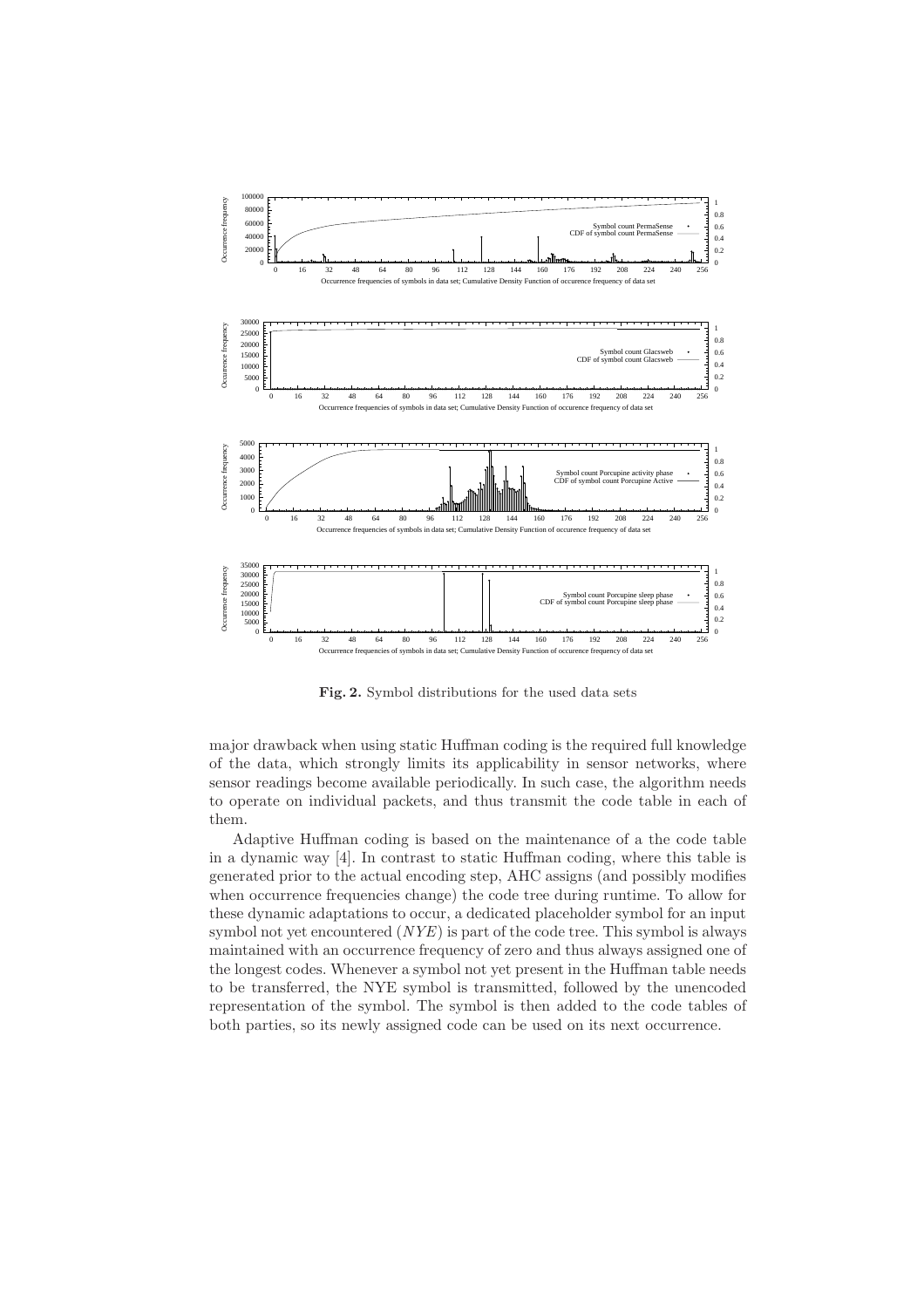#### 3.2 Estimation of Compression Gains

In Fig. 2, the cumulative distribution functions for the studied real-world sensor data indicate that the full range of input symbols is dominated by symbols with few occurrences within the data stream, whereas only a subset of symbols with high occurrence frequency is present. To estimate the compressibility of the data, we evaluate the resulting output sizes when only a subset of symbols is being compressed while all remaining symbols are sent unencoded.

Let us assume that a compression algorithm can encode  $n$  symbols of the size of a byte, leaving the remaining  $256 - n$  symbols uncompressed. We furthermore assume that  $\gamma_i$  represents the number of occurrences of the byte value i in the input sequence, and that  $f(i)$  is the function that assigns a code length (in bits) to this symbol. In case of an uncompressed transmission,  $f(i)$  would statically be assigned a value of eight bits. Given these definitions, the length  $l$  of the output sequence resulting from the data compression step can be calculated as shown in Eq. 1, which sums the lengths of each symbol's code multiplied by the number of its occurrences within the input sequence.

$$
l = \sum_{i=1}^{256} f(i) * \gamma_i \tag{1}
$$

Symbol-oriented compression schemes, such as Huffman coding, create the code length function  $f(i)$  from the state of their code table. To assess if compression with a reduced number of entries in the code tree is feasible, we have used two approximation functions for code lengths; while  $f_e$  in Eq. 2 assumes an equal length for the symbols that are encoded,  $f_f$  in Eq. 3 assigns the lengths of the output codes to follow the symbol's rank  $r(i)$  within the occurrence frequency list. Code trees for both functions are also depicted in Fig. 3.

$$
f_e(i) = 1 + \begin{cases} \lceil ld(n) \rceil & \text{if } i < = n \\ 8 & \text{if } i > n \end{cases}
$$
 (2)

$$
f_f(i) = 1 + \begin{cases} r(i) & \text{if } i < n \\ n - 1 & \text{if } i = n \\ 8 & \text{if } i > n \end{cases}
$$
 (3)



Fig. 3. Trees for  $f_e$  and  $f_f$  with  $n = 4$ , resulting from the input sequence aaaabbbccd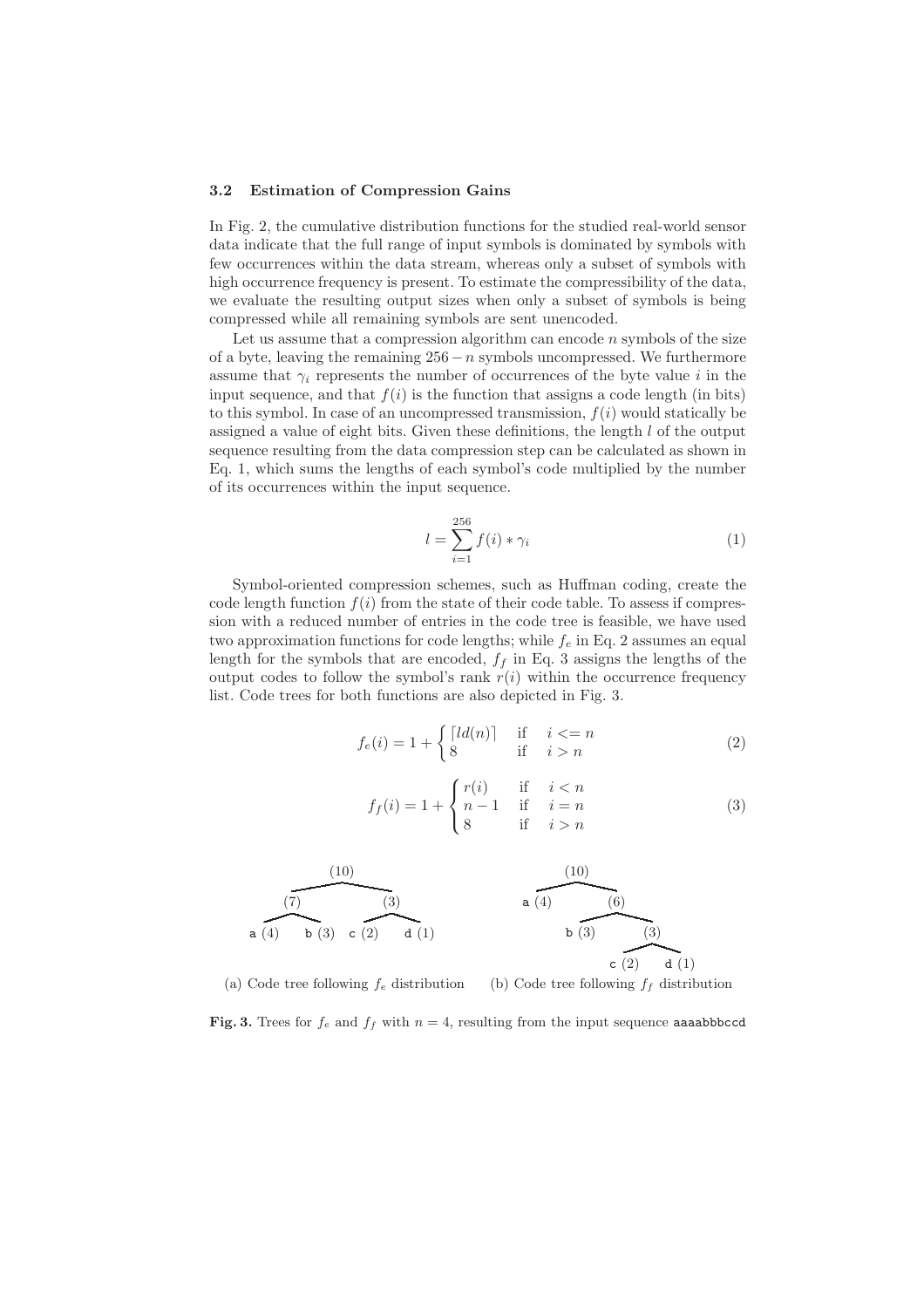

Fig. 4. Compression gain estimates for the data sets using  $f_e$ ,  $f_f$ , and Huffman coding

When only a subset of the possible input symbols is present within the table mapping from input symbol to corresponding code, an additional indicator is required to mark the following bits as plaintext or encoded symbol. We have selected a one bit prefix to allow for this distinction, which is also reflected in the two functions. The results for this preliminary analysis are shown in Fig. 4, which additionally indicates the compression gains when using static Huffman coding to put the results into perspective. Although clearly indicating that savings can be achieved even when using the presented non-ideal code length distributions, the compression gain shows a strong dependence on the used data set.

As the Glacsweb and Porcupine (sleep mode) data sets only expose a small number of symbols with high occurrence frequency, the  $f_f$  function presents a better basis to achieve high compression gains, as very short codes are assigned to the most frequently occurring symbols. This way, gains of 82% are achieved for Glacsweb (at  $n=1$ ), and up to 62% for the Porcupines (at  $n=4$ ). In contrast, the active Porcupine and PermaSense data sets contain a larger number of frequent symbols, which are not covered well by the ranking performed in  $f_f$ . When applying  $f_e$  instead, compression gains of 17.3% (at  $n=32$ ) for the active Porcupine phase, and  $12\%$  for PermaSense (at  $n=16$ ) can be determined.

#### 4 Adaptive Huffman Coding in Sensor Networks

As outlined in Sec. 3.1, a Huffman code tree must be stored for each communication link, with each of the nodes in the tree containing information about the symbol it represents, its occurrence frequency, its status (e.g., root, leaf, or NYE) as well as the identities of its children nodes and its parent. As  $2n-1$  nodes are required to allow for  $n$  code entries in a tree, 511 nodes must be stored within the tree to allow for mappings of 256 input symbols. This number requires nine bits to be represented and thus two bytes on any byte-aligned microcontroller. As each tree node needs to store six bytes for its parent and child identities as well as the input symbol it represents, its frequency and status information, a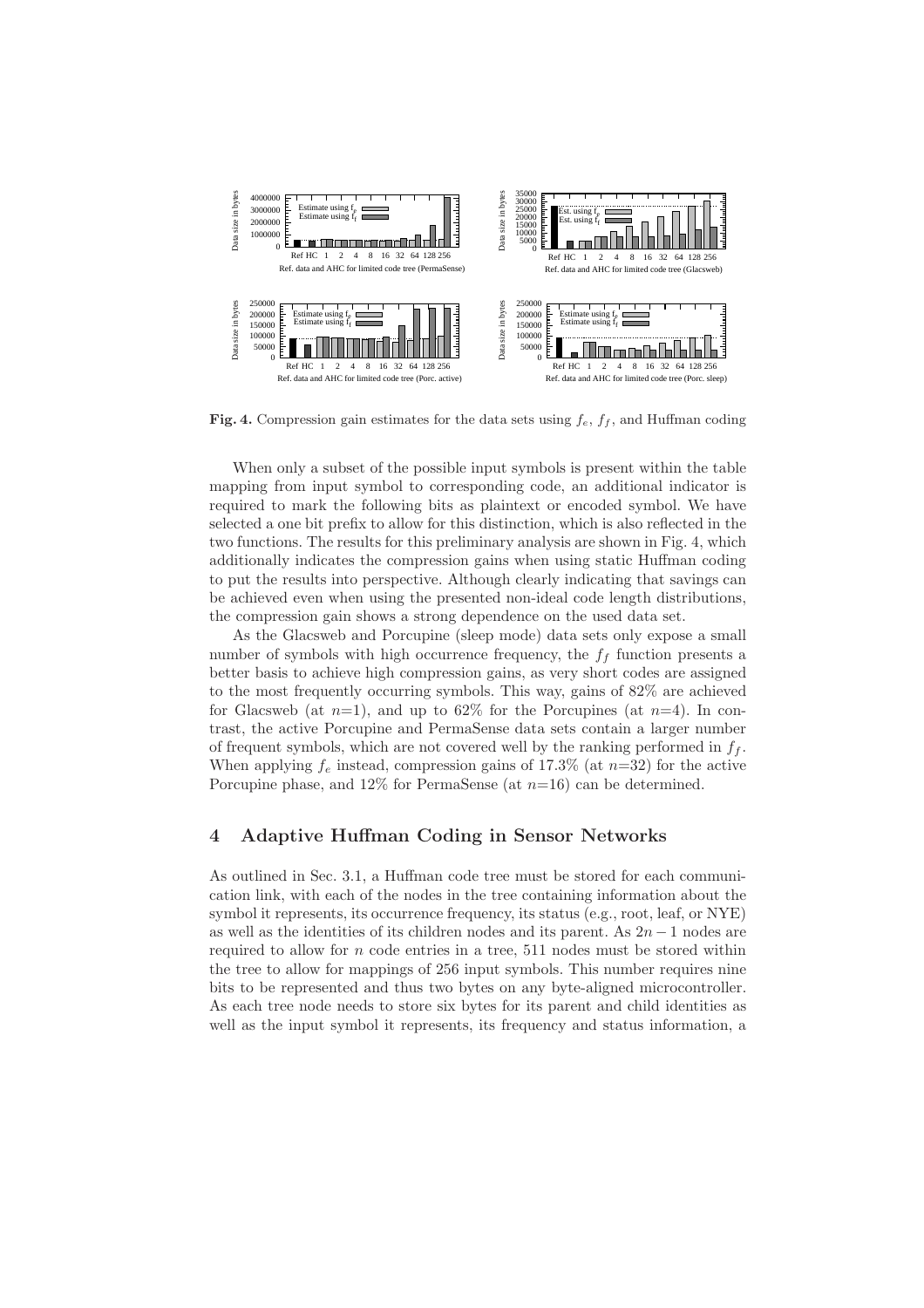minimum of nine bytes are consumed. In summary, this results in a demand of more than four kilobytes of RAM for a Huffman tree storing 256 symbols. Besides the tree itself, a table for the occurrence frequencies of input symbols must be maintained, consuming another 256 bytes at least. This theoretical analysis also confirms the behavior observed in Guitton's implementation [5], where the memory consumption of the code tree disallowed us to instantiate more than one connection. Additionally, whenever a packet is sent or received, the Huffman tree must be updated according to its new occurrence frequency by a number of swap operations, which pose computational overhead.

The analysis of the resource demands of AHC has shown its limited applicability in WSNs due to the excessive resource demands, but also resulting from the lack of dynamic memory allocation schemes in TinyOS [20]. When operating on statically assigned memory, worst case behavior needs to be assumed for the assignment of memory during compile time, i.e. memory needs to be reserved for all symbols, including those that never occur within the input sequence.

#### 4.1 Trimming the Tree

Our observations show that the memory consumption and thus the applicability of the AHC implementation on WSN nodes is mainly limited by the number of symbols that are stored in the Huffman tree. However, as discussed in Sec. 3.2, the symbol occurrence frequencies of traffic in current WSNs are often strongly biased towards a small subset of symbols, while the remaining input characters might only rarely or never be part of the input string. Our preliminary estimations of the achievable compression gain, as shown in Fig. 4, confirm that packet size reductions are possible when only a subset of symbols are stored within the Huffman tree, while the remaining ones are transferred unencoded. The selected estimation functions were however neither adaptive to the traffic (i.e., a priori knowledge about the whole data set was required), nor did they match the characteristics of the traffic precisely.

As the memory consumption of the code table is linearly dependent on the number of entries stored within the table, keeping only a subset of input symbols in the tree can significantly reduce its memory requirement. Besides, when a smaller number of node IDs must be stored, their size can also be reduced (an 8 bit wide node ID field is sufficient to store up to 128 symbols in the tree). As a third benefit, the time to restructure the tree when changes in the occurrence frequencies are encountered also depends on the number of entries, and can in consequence be improved by reducing the tree size. In the following, we analyze the effects of confining the Huffman code tree to a limited number of entries.

#### 4.2 Populating the Tree

The main difference between our proposed approach and conventional adaptive Huffman coding lies in the process of populating the tree. While in AHC, the NYE node is always present to attach unknown symbols to the tree, the limitation of the number of tree nodes in our algorithm can lead to situations where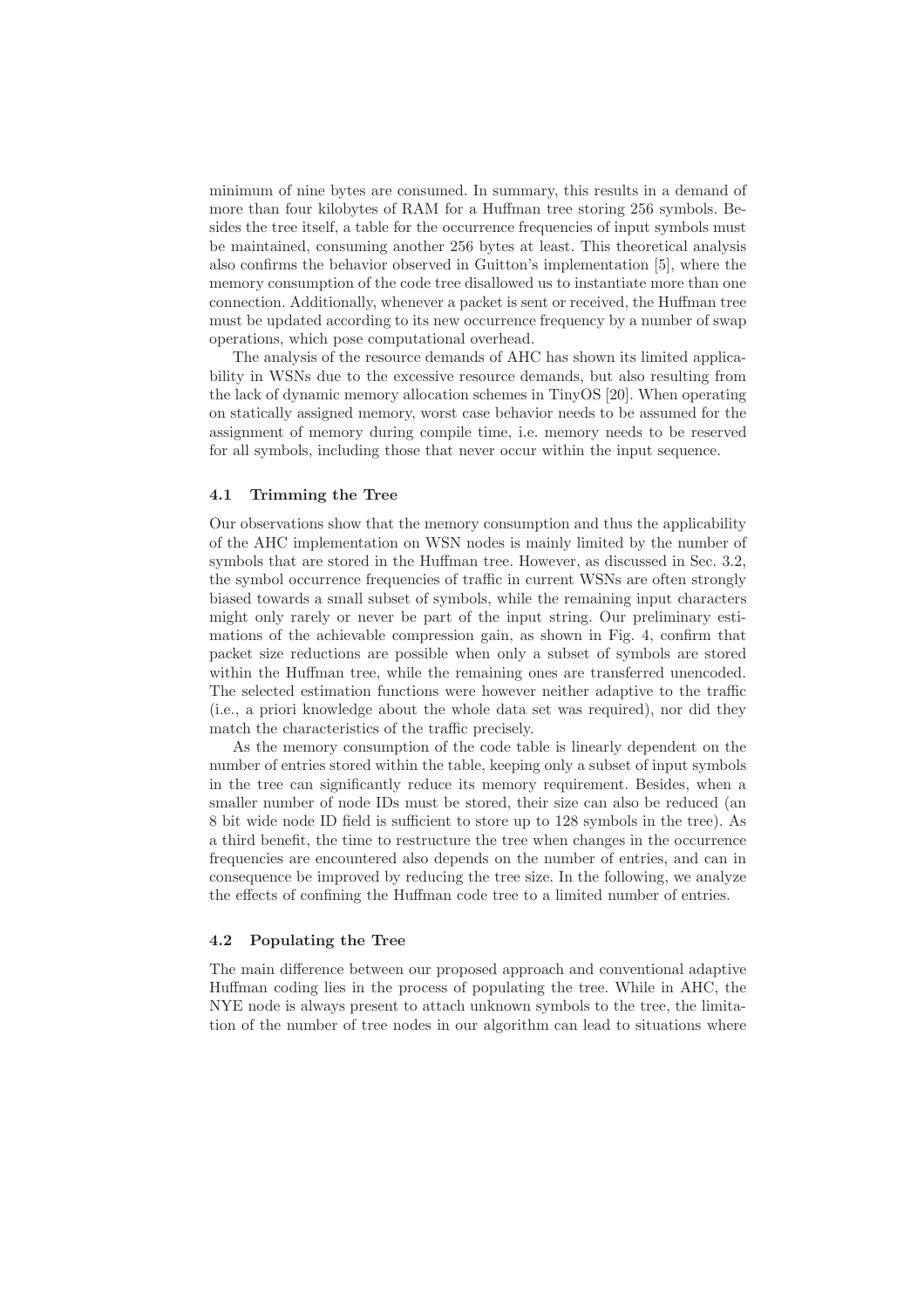$$
NYE (0)
$$
\n
$$
NYE (0)
$$
\na (6)\n
$$
NYE (0) a (6)
$$
\na (7)\na (8)\na (9)\n
$$
NYE (0) b (2)
$$
\n
$$
NYE (0) b (2)
$$
\n
$$
NYE (0) b (2)
$$
\n
$$
NYE (0) b (2)
$$
\n
$$
NYE (0) b (2)
$$
\n
$$
NYE (0) b (2)
$$
\n
$$
NYE (0) b (2)
$$
\n
$$
NYE (0) b (2)
$$
\n
$$
NYE (0) b (2)
$$
\n
$$
NYE (0) b (2)
$$
\n
$$
NYE (0) b (2)
$$
\n
$$
NYE (0) b (2)
$$
\n
$$
NYE (0) b (2)
$$
\n
$$
NYE (0) b (2)
$$
\n
$$
NYE (0) b (2)
$$
\n
$$
NYE (0) b (2)
$$
\n
$$
NYE (0) b (2)
$$
\n
$$
NYE (0) b (2)
$$
\n
$$
NYE (0) b (2)
$$
\n
$$
NYE (0) b (2)
$$
\n
$$
NYE (0) b (2)
$$
\n
$$
NYE (0) b (2)
$$
\n
$$
NYE (0) b (2)
$$
\n
$$
NYE (0) b (2)
$$
\n
$$
NYE (0) b (2)
$$

(d) 1 c added, NYE replaced (e) 2 d added, c replaced (f) 2 c added, b replaced

Fig. 5. Populating a tree with capacity for 3 symbols with the sequence aaaaaabbcddcc

the NYE node, with its assumed occurrence frequency of zero, is being replaced by a symbol. We encounter this situation by keeping track of the occurrence frequencies of the symbols stored in the tree, and replacing the element with the smallest occurrence frequency in case a more frequent symbol is encountered.

We depict the operation of the proposed implementation in Fig. 5, where an input sequence of aaaaaabbcddcc and a tree capacity of 5 nodes (equalling 3 symbols) is assumed. The nodes in the tree are labeled with the symbols they represent as well as their occurrence counter. In the initial phase (Fig. 5a–c), updates to the code tree are performed identical to AHC, i.e. either the counter of a symbol present in the tree is incremented, or a new symbol is added to the tree through the NYE node. In Fig. 5(d) however, the new input symbol c is encountered in the input sequence, while the limited number of nodes disallows the NYE to create a new tree node for the symbol. In contrast to AHC, our approach replaces the NYE by the symbol node; the tree thus loses the inherent capability of being extended through the NYE node. To still adapt to the input sequence during runtime, we follow the approach of replacing the node with the smallest counter value when a symbol with greater counter is present, such as shown in Fig.  $5(e)$  and  $5(f)$ . To allow for this, we keep track of all symbol occurrence frequencies during runtime. All resulting codes are prefixed by a single bit indicating if the following bit sequence should be interpreted as a code from the Huffman tree or as an unencoded symbol. Assuming the tree state depicted in Fig.  $5(f)$ , the letter c would thus be encoded as the binary code 101, where the 1 bit indicates that the following bits are taken from the code table, and the 01 bits refer to the branches taken to reach the value (0: left, 1: right). Similarly, symbols not contained in the table, like the numeric digit 2 can be represented as 000100010, where the first 0 bit indicates that it is followed by an unencoded symbol, and the 00100010 bits contain the ASCII representation of the digit.

The limited code tree size reduces the algorithm's resource demands significantly, as only codes for the most frequently occurring input symbols are stored, and less memory and computation time is required when reorganizing the table.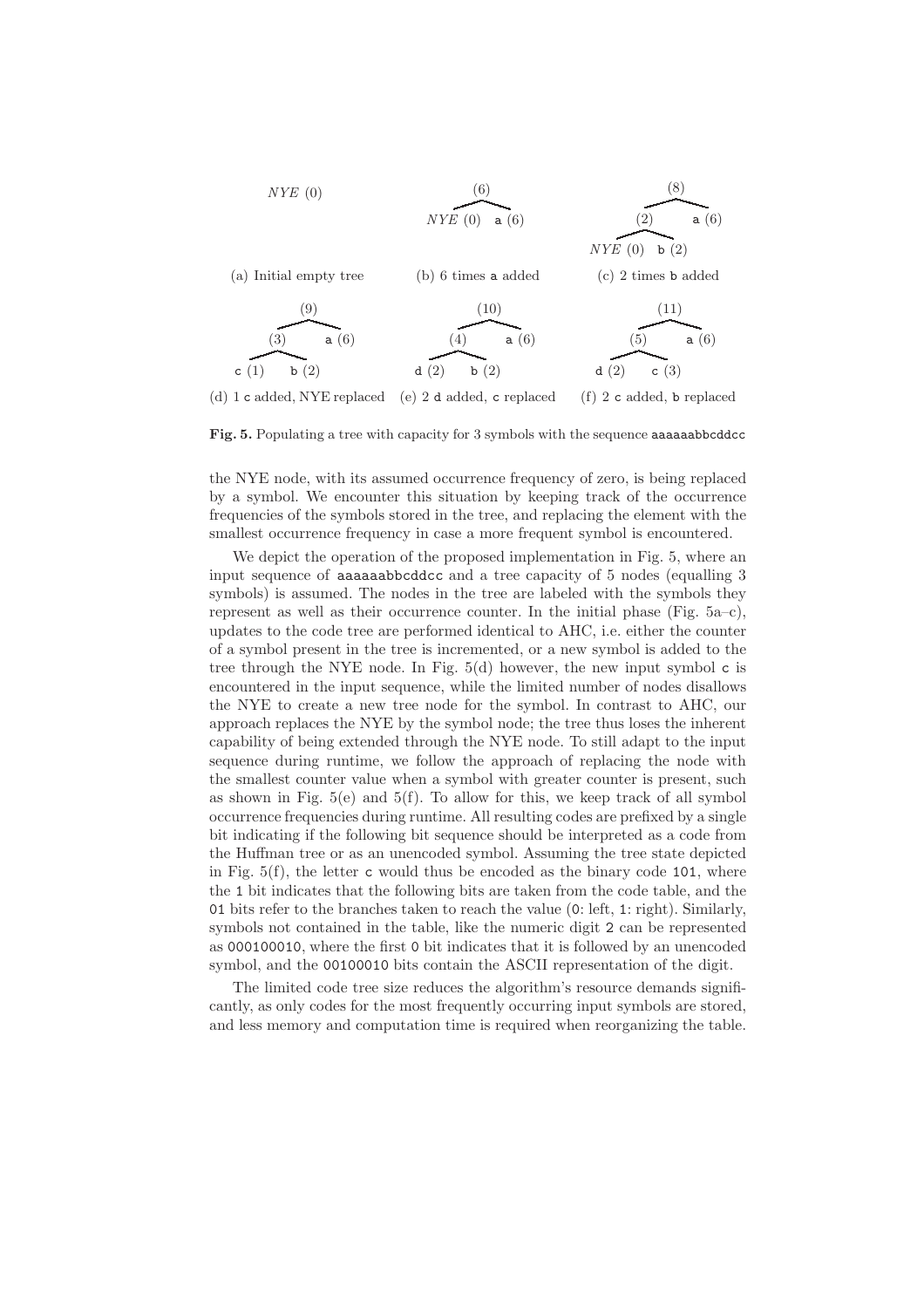Especially, as each sensor node needs to maintain a Huffman table for each connection, the proposed reduction in terms of memory consumption is essential to successfully apply AHC in WSNs. Still, the adaptive character is maintained, allowing for high compression gains.

# 5 Analysis and Evaluation

Concluding from the compression gain estimates presented in Sec. 3.2, it is apparent that size reductions can already be achieved when using simplified code length approximations while limiting the number of entries within the tree. In consequence, we have presented the design of an adaptive Huffman coding algorithm that operates on a limited code tree size. In this section, we analyze its compression gains when applied to the data sets introduced in Sec. 3. Secondly, we show the algorithm's applicability on sensor node hardware by evaluating both its resource and energy demands. In a third and final step, we verify the applicability of our algorithm and energy-efficiency in a real-world experiment.

### 5.1 Analysis of the Compression Gain

We have compressed the four presented data sets with the algorithm and varied the parameter  $n$ , indicating the number of symbols that can be stored in the tree. We show the sizes of the compressed sequences in Table 1 in comparison to the uncompressed data, which we use as reference for all following analyses.

| #Symbols       | PermaSense                                   | Glacsweb    | Porcupines                   |              |  |  |
|----------------|----------------------------------------------|-------------|------------------------------|--------------|--|--|
| in tree $(n)$  |                                              |             | active                       | sleep        |  |  |
| Reference      | 591930 (1.0)                                 | 27144(1.0)  | 89754 (1.0)                  | 89754 (1.0)  |  |  |
|                | 625211(1.06)                                 |             | 4903 $(0.18)$ 91172 $(1.02)$ | 72816 (0.81) |  |  |
| $\overline{2}$ | 595944 (1.01)                                | 7929 (0.29) | 88487 (0.99)                 | 49835(0.56)  |  |  |
| 4              | $567247 (0.96)$ 7794 (0.29) 84249 (0.94)     |             |                              | 34504(0.38)  |  |  |
| 8              | $539434(0.91)$ 7766 (0.29)                   |             | 79065 (0.88)                 | 34940 (0.39) |  |  |
| 16             | $517086$ $(0.87)$ 7759 $(0.29)$              |             | 74431 (0.83)                 | 34940 (0.39) |  |  |
| 32             | $510933$ $(0.86)$ 7772 $(0.29)$              |             | 70931 (0.79)                 | 34940 (0.39) |  |  |
| 64             | $519592$ $(0.88)$ 7807 $(0.29)$              |             | 71884 (0.80)                 | 34940 (0.39) |  |  |
| 128            | $537240 (0.91)$ 7869 $(0.29)$ 71972 $(0.80)$ |             |                              | 34940(0.39)  |  |  |

Table 1. Output sizes in bytes (and ratio to input) for AHC with limited tree size

Notably, the achievable compression gains show a strong correlation to the used data set and its characteristics. However, the number of entries in the code tree also has a major impact on the compression gain. While very small values for the symbol count  $n$  allow to encode predominant symbols in a very efficient way, the one bit prefix increases the encoded length of all other symbols. Especially in the PermaSense and active Porcupine data sets with many different contained symbols, this even leads to size increases of the output for certain configurations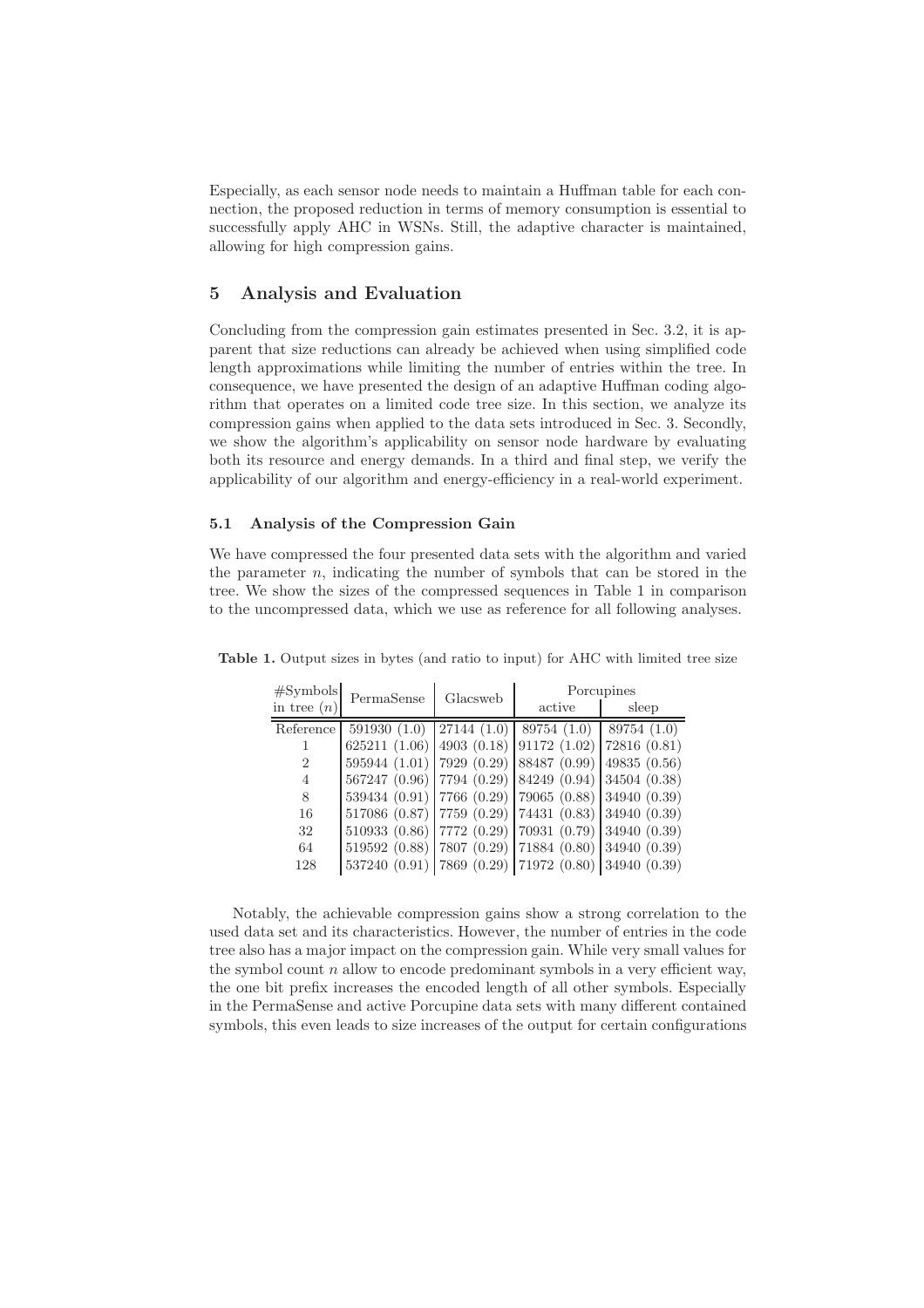Table 2. Resource consumption of AHC with limited tree size compared to reference

| $\#$ Symbols in tree Ref   1   2   4   8   16   32   64   128   256 |                                                                                                                                                    |                                                    |  |  |  |  |
|---------------------------------------------------------------------|----------------------------------------------------------------------------------------------------------------------------------------------------|----------------------------------------------------|--|--|--|--|
|                                                                     | 22800 23838 23932 23936 23936 23936 23936 23936 23936 23926 23918                                                                                  |                                                    |  |  |  |  |
| Flash (bytes)                                                       | $46.3\%$ 48.5% 48.7% 48.7% 48.7% 48.7% 48.7% 48.7% 48.7% 48.7% 48.7%                                                                               |                                                    |  |  |  |  |
| RAM (bytes)                                                         |                                                                                                                                                    | 5086 6122 6138 6170 6234 6362 6618 7130 8154 10202 |  |  |  |  |
|                                                                     | $\left  49.7\% \right  59.8\% \left  59.9\% \right  60.3\% \left  60.9\% \right  62.1\% \left  64.6\% \right  69.6\% \left  79.6\% \right  99.6\%$ |                                                    |  |  |  |  |

of n. In contrast, if too large values for n are chosen, the compression gain slightly degrades as a result of the longer code lengths of rarely occurring symbols.

#### 5.2 Applicability on WSN Hardware

Before analyzing the algorithm's overall energy consumption, its applicability on current node hardware has been investigated. We have selected the tmote sky platform as our reference, comprising a TI MSP430 microcontroller  $(MCU)$ with 48 kilobytes of program Flash and 10 kilobytes of RAM [21]. This platform also acts as the basis for all further analyses in this paper. To assess the resource consumption, we have implemented a simple application in the Contiki operating system [22], which periodically takes sensor readings and transmits them over the radio. We have compared our variant of the adaptive Huffman coder to the reference implementation without compression functionality. Results for the required amount of Flash and RAM are shown in Table 2 and indicate that the additional amount of resources required by our implementation stays within reasonable limits when less symbols need to be stored within the tree, even though an array containing all symbol frequencies is required. With less than an 1,150 bytes increase in the program memory consumption, and an overhead of 8 bytes per Huffman table node, the algorithm proves applicable on the used sensor node hardware, leaving sufficient resources available to the application.

## 5.3 Energy Analysis

If we consider the computational efforts required to process input symbols and accordingly restructure the code tree, possible size reductions of radio packets might be counterbalanced by additional expenses for the processing. To evaluate the algorithm's energy efficiency on real sensor node hardware, we have performed a detailed energy simulation using MSPsim and COOJA [23] with the corresponding NullMAC protocol implementation (i.e., the radio transceiver of the receiver node is always active, so the sender radio only needs to be switched on during packet transmissions). As discussed in Sec. 1, this particular choice of the MAC protocol has been made to evaluate the algorithm's energy demand independently of any additional effects introduced by the MAC protocol. The sky node type has been selected, as it also represents the platform we base our practical experiment on. To allow for reproducible results, we have statically supplied the data sets to the simulated application, and assumed a lossless wireless channel as a detailed analysis of the impact of real-world channel characteristics is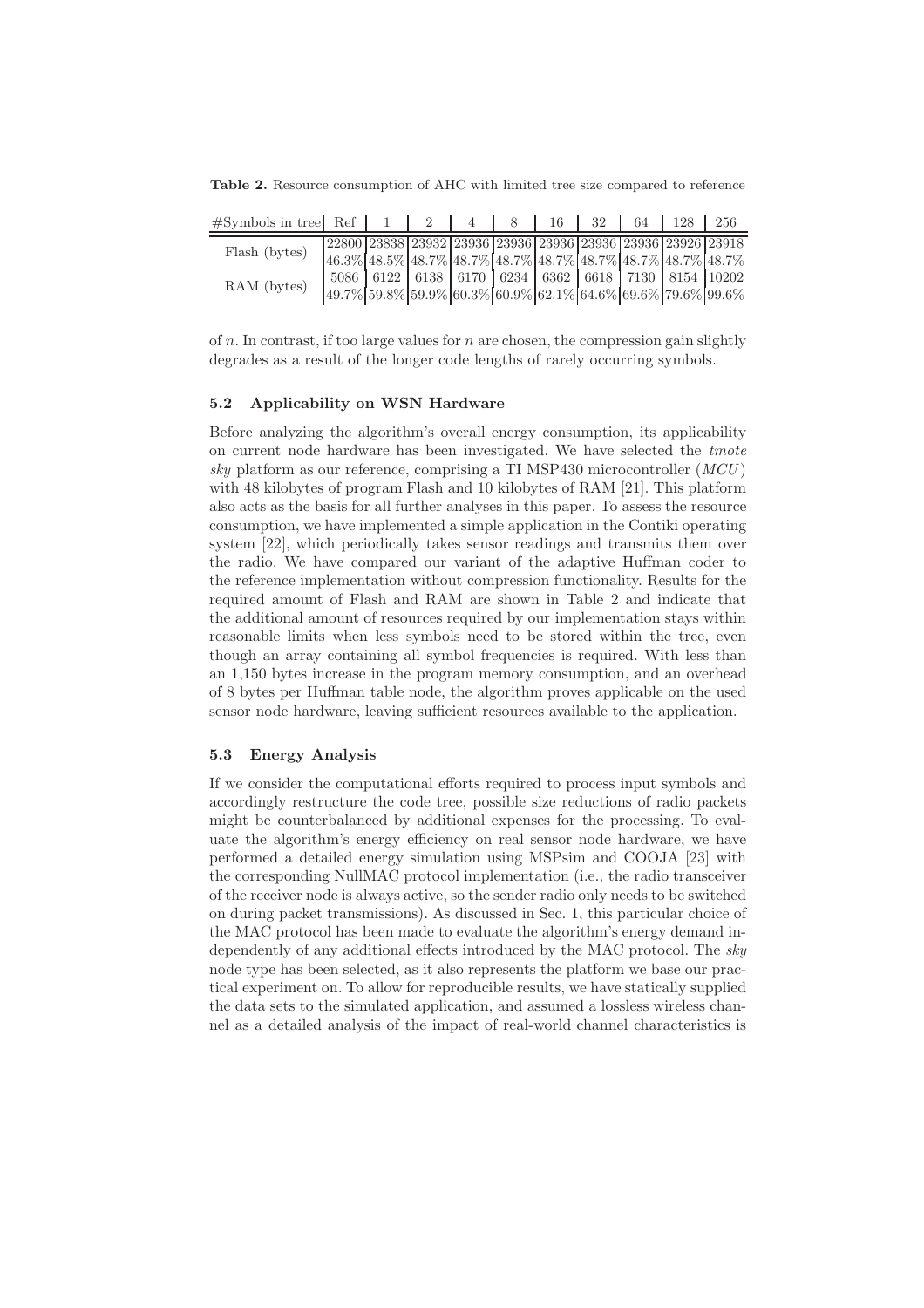

Fig. 6. Energy analysis for the adaptive Huffman coder with limited tree size

beyond the scope of this paper. Assuming a single-hop transmission at a rate of ten packets per second, we have analyzed the energy requirements of the sender node only, as only marginal changes occur to the receiver's energy consumption when its radio device is not duty-cycled. We have analyzed the algorithm's energy consumption and show the corresponding results in Fig. 6. Analog to [23], we use the current consumptions measured by Dunkels et al. in [24] for our analysis. We assume an operating voltage of 3V, and radio current consumptions of  $20 \text{mA}$  in listening, 17.7mA in transmission, and  $21 \mu\text{A}$  in the inactive state. For the remaining platform, we have assumed 1.8mA in the active, and  $5.1\mu$ A in the sleep mode.

It is evident that the use of trees with a limited number of nodes can effectively lead to reductions in the packet sizes, as observed through the reduced amount of energy spent on radio transmissions in Fig. 6(a). It can be seen that savings in radio energy of more than 50% are achieved for the Glacsweb and Porcupine sleep data sets. In case of the PermaSense and both Porcupine data sets, the reduced packet sizes lead to a consistent decrease in radio energy. Only in case of Glacsweb data, the great number of input symbols with low frequency leads to the assignment of long codes, resulting in a degraded compression ratios when larger code tree sizes are used. On the contrary, an increase in MCU utilization occurs due to the additional processing needs, as shown in Fig.  $6(b)$ . Again, the Porcupine sleep data sets exposes behavior different to the other ones,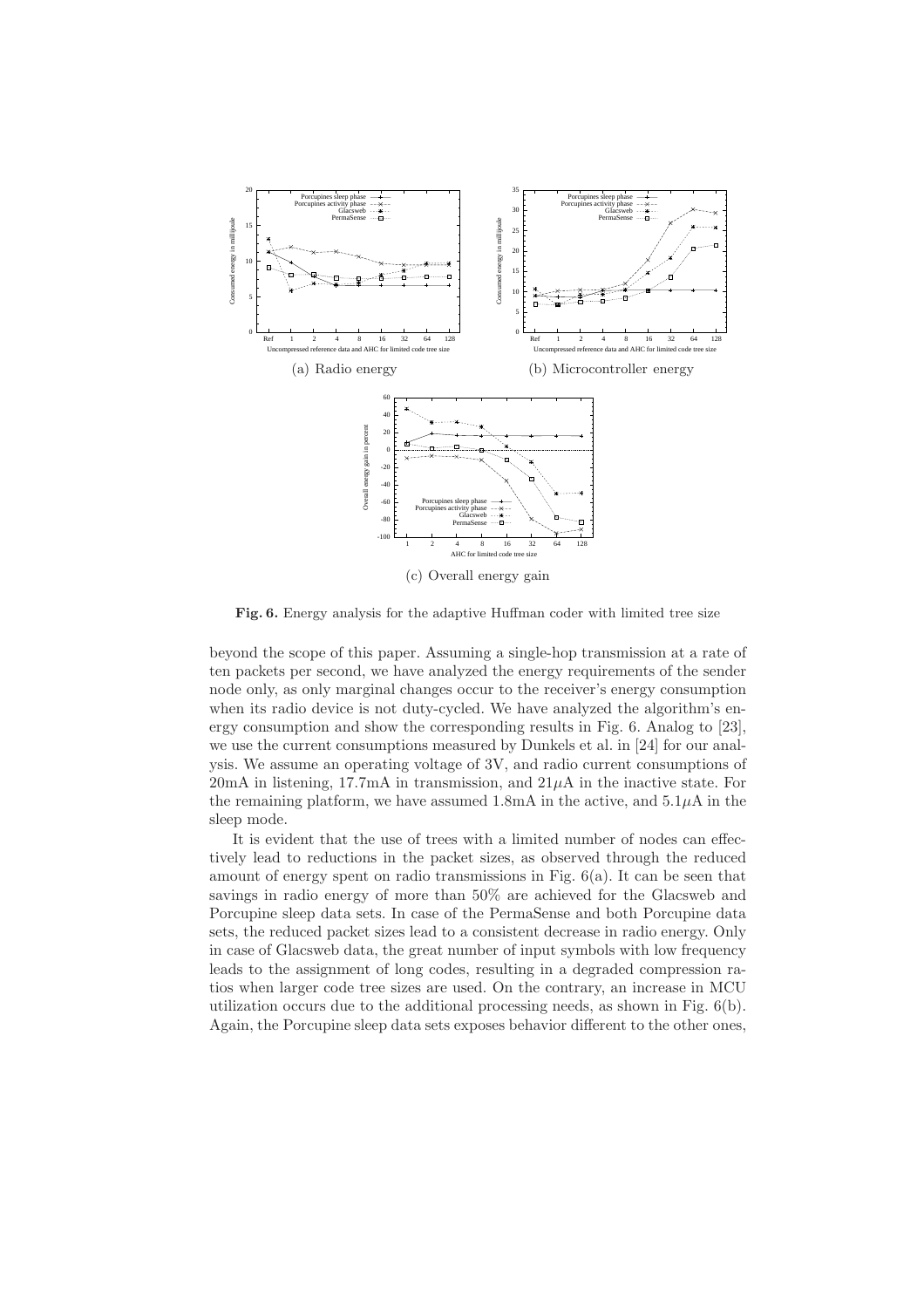as only five symbols need to be placed in the tree. For the other data sets, a rise in the MCU energy demand is clearly visible, indicating the increased amount of energy required for for management and restructuring of the trees. The overall energy requirements, depicted in Fig.  $6(c)$  however still prove that for the limited code tree size adaptive Huffman coder, energy gains can be observed for three of the four data sets when appropriate tree sizes, i.e. sizes in the range of 1 to 16 symbols, are chosen.

#### 5.4 Real-world Experiment

To verify if the simulation results match the algorithm's real behavior, we have set up a real-world experiment using two tmote sky devices. The first node was configured as a sender node and supplied with the Glacsweb data set. Blocks of data were read from the Flash memory, compressed using the presented adaptive Huffman coder with limited code tree sizes, and transmitted over the radio. To limit the energy budget available to the node, we have connected its battery terminal to a boost converter powered by a supercapacitor. To allow for comparable measurements, we have put the same charge on the supercapacitor prior to each run of the experiment. A receiver node with no energy restrictions was also part of the experiment, and was used to count the number of transmitted packets in the used indoor environment. Both were configured to use NullMAC, thus allowing to compare the results to the previously performed analyses. The results of the real-world experiment with the Glacsweb data set are indicated in Table 3 and confirm that the algorithm's behavior on real hardware resembles the observed energy simulations for the given data.

Table 3. Number of packets transmitted using the AHC coder with limited tree size

| $\#\mathrm{Symbols}$ in tree Ref   1   2                                                                                                                 |  |  | 8 16 32 64 |  | 128 |
|----------------------------------------------------------------------------------------------------------------------------------------------------------|--|--|------------|--|-----|
| Sent packets   4733   6832   6668   6609   5991   5947   4979   4496   2581                                                                              |  |  |            |  |     |
| Runtime gain $\left  0\% \right $ 44.3% $\left  40.9\% \right $ 39.6% $\left  26.6\% \right $ 25.6% $\left  5.2\% \right $ -5.0% $\left  45.5\% \right $ |  |  |            |  |     |

# 6 Conclusion

In this paper, we have investigated the traffic characteristics of wireless sensor networks, and determined highly non-uniform symbol distributions in packet payloads; in all of our analyzed data sets, the better part of packets is comprised of a small number of different symbols only. We have shown that encoding these symbols in an efficient way, i.e. by applying adaptive Huffman coding, considerable compression gains can be achieved. To improve the applicability of existing adaptive Huffman coding algorithms on wireless sensor nodes, we have presented a lightweight version of the AHC algorithm, operating on Huffman code trees with a limited number of nodes. Our simulation results show that even when only a small number of symbols are stored in the code tree, overall energy gains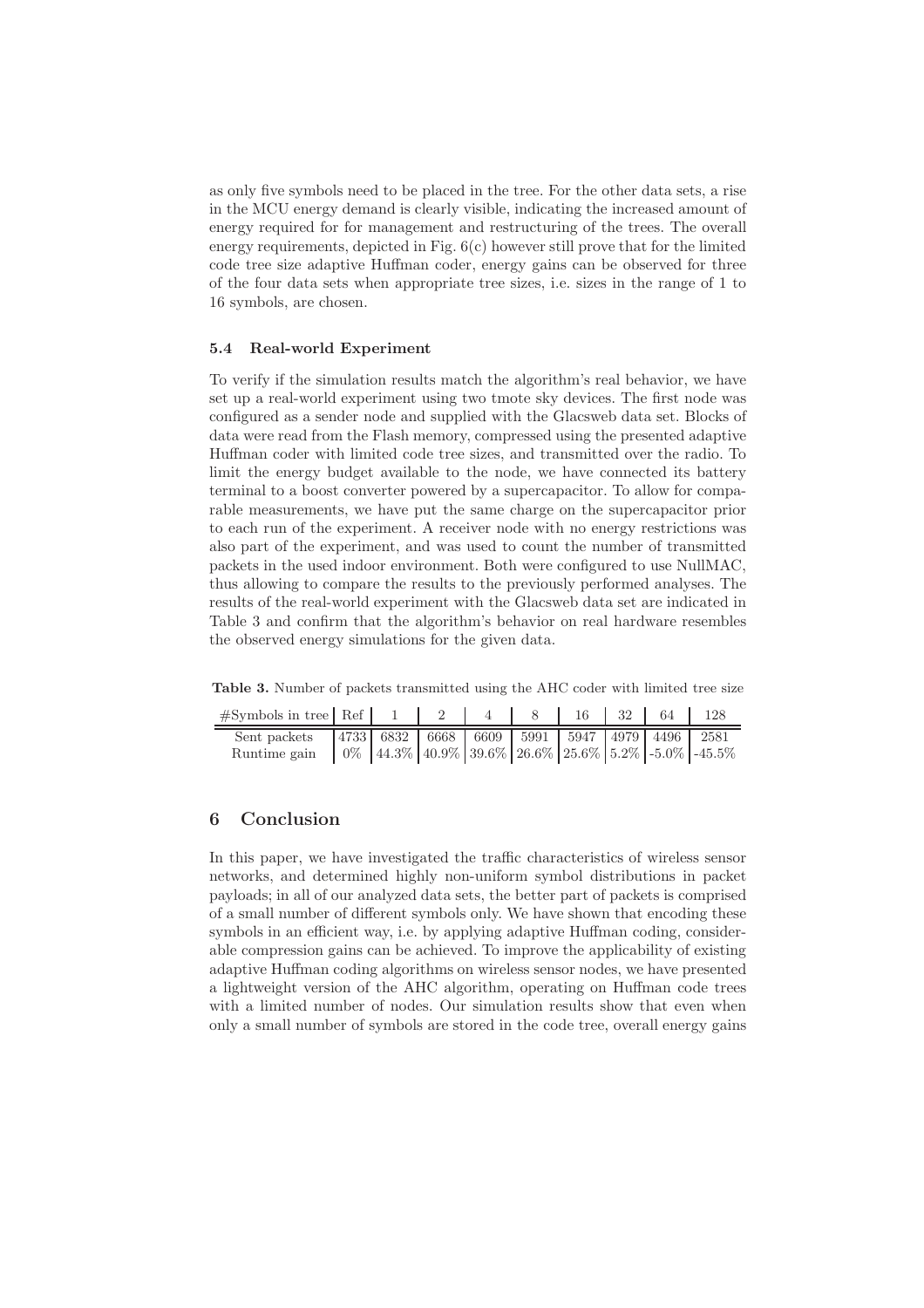can be achieved while maintaining the algorithm's applicability on sensor nodes. Our observations from a real-world experiment confirm these simulation results.

When application level data needs to be compressed, solutions that target to compress large chunks of data at a time are often unsuited for WSNs. While compression solutions for a dedicated application might allow for significant savings, they require developers to spent time and efforts on the implementation and integration. To take this burden off the programmers, we have shown that generic solutions can be designed to yield high compression ratios while being energy efficient, even when the structure of data is unknown in advance.

It is common knowledge that links in WSNs are susceptible to packet losses and variable link qualities [25]. Those issues have been addressed by existing data compression mechanisms using retransmissions [6] or fault tolerance extensions [5]. Although not directly related to the algorithm design, we plan to integrate suitable means to cope with the characteristics of real radio channels.

### Acknowledgment

We would like to thank Kristof Van Laerhoven for providing more than 200 megabytes of real porcupine data, and Kirk Martinez, who supplied us with the data sets from Glacsweb. Last, but not least, our thanks go to the PermaSense project, which offers its sensor data traces for download. This research has been supported by the German Federal Ministry of Education and Research (BMBF) and the Center for Advanced Security Research Darmstadt (CASED).

## References

- 1. G. J. Pottie and W. J. Kaiser, "Wireless Integrated Network Sensors," Communications of the ACM, vol. 43, no. 5, 2000.
- 2. Texas Instruments Inc., "CC2420: 2.4 GHz IEEE 802.15.4 / ZigBee-Ready RF Transceiver (Rev. B)," 2007. [Online]. Available: http://www.ti.com/lit/gpn/  $cc2420$
- 3. J. Polastre, J. Hill, and D. Culler, "Versatile Low Power Media Access for Wireless Sensor Networks," in Proceedings of the 2nd International Conference on Embedded Networked Sensor Systems (SenSys), 2004.
- 4. J. S. Vitter, "Design and Analysis of Dynamic Huffman Codes," Journal of the Association for Computing Machinery, vol. 34, no. 4, 1987.
- 5. A. Guitton, N. Trigoni, and S. Helmer, "Fault-Tolerant Compression Algorithms for Delay-Sensitive Sensor Networks with Unreliable Links," in Proceedings of the 4th IEEE international conference on Distributed Computing in Sensor Systems (DCOSS), 2008.
- 6. C. M. Sadler and M. Martonosi, "Data Compression Algorithms for Energy-Constrained Devices in Delay Tolerant Networks," in Proceedings of the 4th International Conference on Embedded Networked Sensor Systems (SenSys), 2006.
- 7. H. Ju and L. Cui, "EasiPC: A Packet Compression Mechanism for Embedded WSN," in Proceedings of the 11th IEEE International Conference on Embedded and Real-Time Computing Systems and Applications (RTCSA), 2005.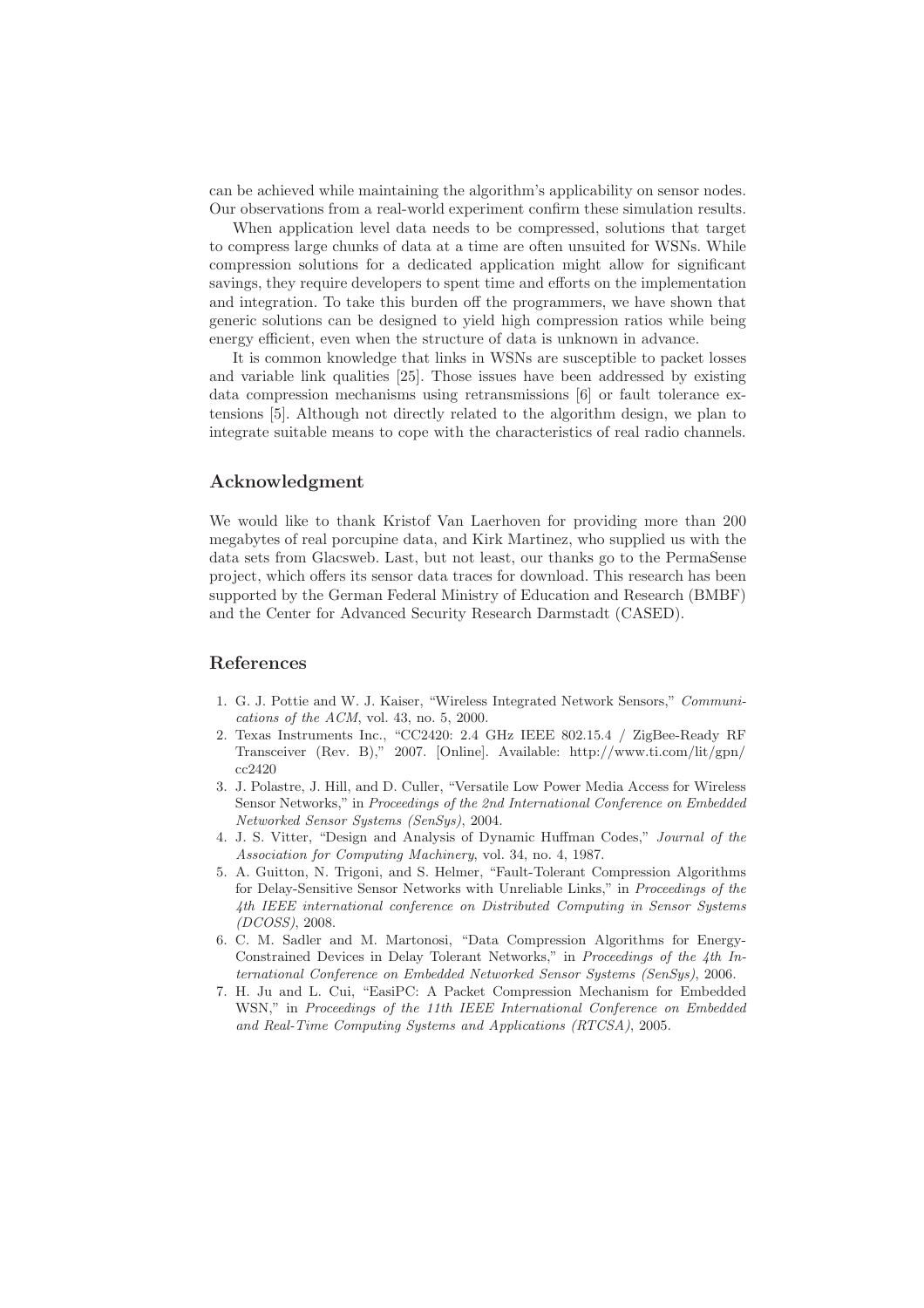- 8. N. Tsiftes, A. Dunkels, and T. Voigt, "Efficient Sensor Network Reprogramming through Compression of Executable Modules," in Proceedings of the 5th Annual IEEE Communications Society Conference on Sensor, Mesh and Ad Hoc Communications and Networks (SECON), 2008.
- 9. J. Chou, D. Petrović, and K. Ramchandran, "A Distributed and Adaptive Signal Processing Approach to Reducing Energy Consumption in Sensor Networks, in Proceedings of the 22nd Annual Joint Conference of the IEEE Computer and Communications Societies (INFOCOM), 2003.
- 10. A. Reinhardt, M. Hollick, and R. Steinmetz, "Stream-oriented Lossless Packet Compression in Wireless Sensor Networks," in Proceedings of the 6th Annual IEEE Communications Society Conference on Sensor, Mesh and Ad Hoc Communications and Networks (SECON), 2009.
- 11. A. Reinhardt, D. Christin, M. Hollick, and R. Steinmetz, "On the Energy Efficiency of Lossless Data Compression in Wireless Sensor Networks," in Proceedings of the 4th IEEE International Workshop on Practical Issues in Building Sensor Network Applications (SenseApp), 2009.
- 12. A. Mainwaring, D. Culler, J. Polastre, R. Szewczyk, and J. Anderson, "Wireless Sensor Networks for Habitat Monitoring," in Proceedings of the 1st ACM International Workshop on Wireless Sensor Networks and Applications (WSNA), 2002.
- 13. P. Juang, H. Oki, Y. Wang, M. Martonosi, L.-S. Peh, and D. Rubenstein, "Energy-Efficient Computing for Wildlife Tracking: Design Tradeoffs and Early Experiences with Zebranet," in Proceedings of the 10th Conference on Architectural Support for Programming Languages and Operating Systems (ASPLOS), 2002.
- 14. Y.-C. Tseng, S.-P. Kuo, H.-W. Lee, and C.-F. Huang, "Location Tracking in a Wireless Sensor Network by Mobile Agents and Its Data Fusion Strategies," in Proceedings of the 2nd International Workshop on Information Processing in Sensor Networks (IPSN), 2003.
- 15. J. Beutel, S. Gruber, A. Hasler, R. Lim, A. Meier, C. Plessl, I. Talzi, L. Thiele, C. Tschudin, M. Woehrle, and M. Yuecel, "PermaDAQ: A Scientific Instrument for Precision Sensing and Data Recovery in Environmental Extremes," in Proceedings of the 8th ACM/IEEE International Conference on Information Processing in Sensor Networks (IPSN), 2009.
- 16. V. Annamalai, S. K. S. Gupta, and L. Schwiebert, "On Tree-Based Convergecasting in Wireless Sensor Networks," IEEE Wireless Communications and Networking, vol. 3, 2003.
- 17. K. Martinez, R. Ong, and J. Hart, "Glacsweb: A Sensor Network for Hostile Environments," in Proceedings of the 1st IEEE Communications Society Conference on Sensor and Ad Hoc Communications and Networks (SECON), 2004.
- 18. K. van Laerhoven, H.-W. Gellersen, and Y. G. Malliaris, "Long-Term Activity Monitoring with a Wearable Sensor Node," in Workshop on Wearable and Implantable Body Sensor Networks (BSN), 2006.
- 19. J. L. Bentley, D. D. Sleator, R. E. Tarjan, and V. K. Wei, "A Locally Adaptive Data Compression Scheme," Communications of the ACM, vol. 29, no. 4, 1986.
- 20. J. Hill, R. Szewczyk, A. Woo, S. Hollar, D. Culler, and K. Pister, "System Architecture Directions for Network Sensors," in Proceedings of the 10th Conference on Architectural Support for Programming Languages and Operating Systems (ASP-LOS), 2000.
- 21. tmote sky data sheet, Moteiv corporation, 2006, http://www.moteiv.com/ products/docs/tmote-sky-datasheet.pdf.